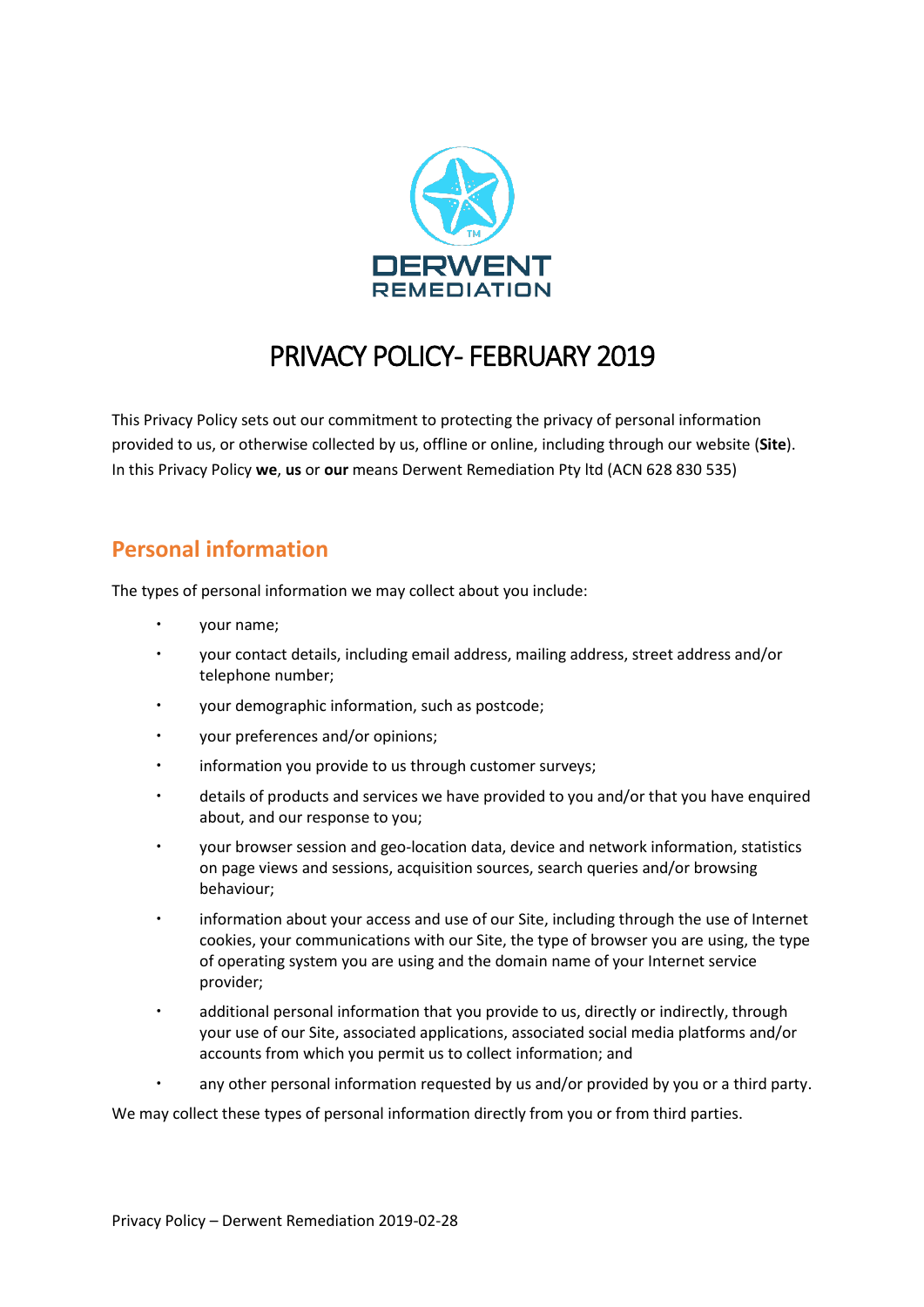## **Collection and use of personal information**

We may collect, hold, use and disclose personal information for the following purposes:

- to enable you to access and use our Site, associated applications and associated social media platforms;
- to contact and communicate with you;
- for internal record keeping and administrative purposes;
- for analytics, market research and business development, including to operate and improve our Site, associated applications and associated social media platforms;
- to run competitions and/or offer additional benefits to you;
- for our Newsletter;
- for advertising and marketing, including to send you information about third parties that we consider relevant to the Derwent remediation project and may be of interest to you;
- to comply with our legal obligations and resolve any disputes that we may have; and
- to consider your employment application.

## **Disclosure of personal information to third parties**

We may disclose personal information to:

- third party service providers for the purpose of enabling them to provide their services, including (without limitation) IT service providers, data storage, web-hosting and server providers, debt collectors, maintenance or problem-solving providers, professional advisors and payment systems operators;
- our employees, contractors and/or related entities;
- our existing or potential agents or business partners;
- anyone to whom our business or assets (or any part of them) are, or may (in good faith) be, transferred;
- credit reporting agencies, courts, tribunals and regulatory authorities, in the event you fail to pay for goods or services we have provided to you;
- courts, tribunals, regulatory authorities and law enforcement officers, as required by law, in connection with any actual or prospective legal proceedings, or in order to establish, exercise or defend our legal rights; and
- third parties, including agents or sub-contractors, who assist us in providing information, products, services or direct marketing to you. This may include parties located, or that store data, outside of Australia; and
- third parties to collect and process data, such as [Google Analytics or other relevant businesses]. This may include parties that store data outside of Australia.

By providing us with personal information, you consent to the disclosure of your personal information to third parties who reside outside Australia and acknowledge that we are not required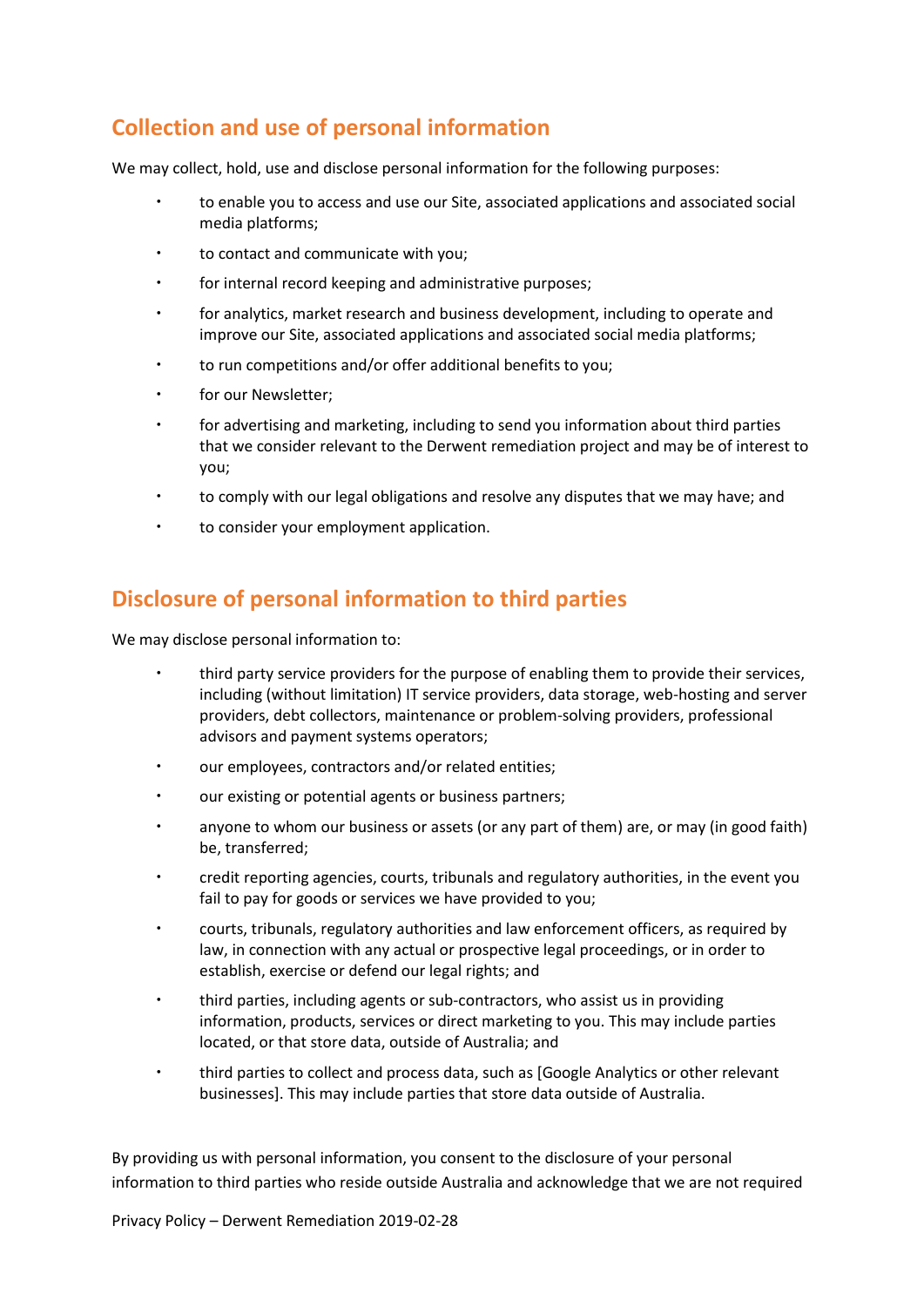to ensure that those third parties comply with Australian privacy laws. Where we disclose your personal information to third parties, we will request that the third party handle your personal information in accordance with this Privacy Policy.

## **How we treat personal information that is also sensitive information**

Sensitive information is a subset of personal information that is given a higher level of protection under the Australian Privacy Principles. **Sensitive information** means information relating to your racial or ethnic origin, political opinions, religion, trade union or other professional associations or memberships, philosophical beliefs, sexual orientation or practices, criminal records, health information or biometric information. **We do not collect Sensitive Information.**

## **Your rights and controlling your personal information**

**Choice and consent**: Please read this Privacy Policy carefully. By providing personal information to us, you consent to us collecting, holding, using and disclosing your personal information in accordance with this Privacy Policy. You do not have to provide personal information to us, however, if you do not, it may affect your use of this Site or the products and/or services offered on or through it.

**Information from third parties**: If we receive personal information about you from a third party, we will protect it as set out in this Privacy Policy. If you are a third party providing personal information about somebody else, you represent and warrant that you have such person's consent to provide the personal information to us.

**Restrict**: You may choose to restrict the collection or use of your personal information. If you have previously agreed to us using your personal information for direct marketing purposes, you may change your mind at any time by contacting us using the details below.

**Access**: You may request details of the personal information that we hold about you. An administrative fee may be payable for the provision of such information. In certain circumstances, as set out in the *Privacy Act 1988* (Cth), we may refuse to provide you with personal information that we hold about you.

**Correction**: If you believe that any information we hold about you is inaccurate, out of date, incomplete, irrelevant or misleading, please contact us using the details below. We will take reasonable steps to correct any information found to be inaccurate, incomplete, misleading or out of date.

**Complaints**: If you believe that we have breached the Australian Privacy Principles and wish to make a complaint, please contact us using the details below and provide us with full details of the alleged breach. We will promptly investigate your complaint and respond to you, in writing, setting out the outcome of our investigation and the steps we will take to deal with your complaint.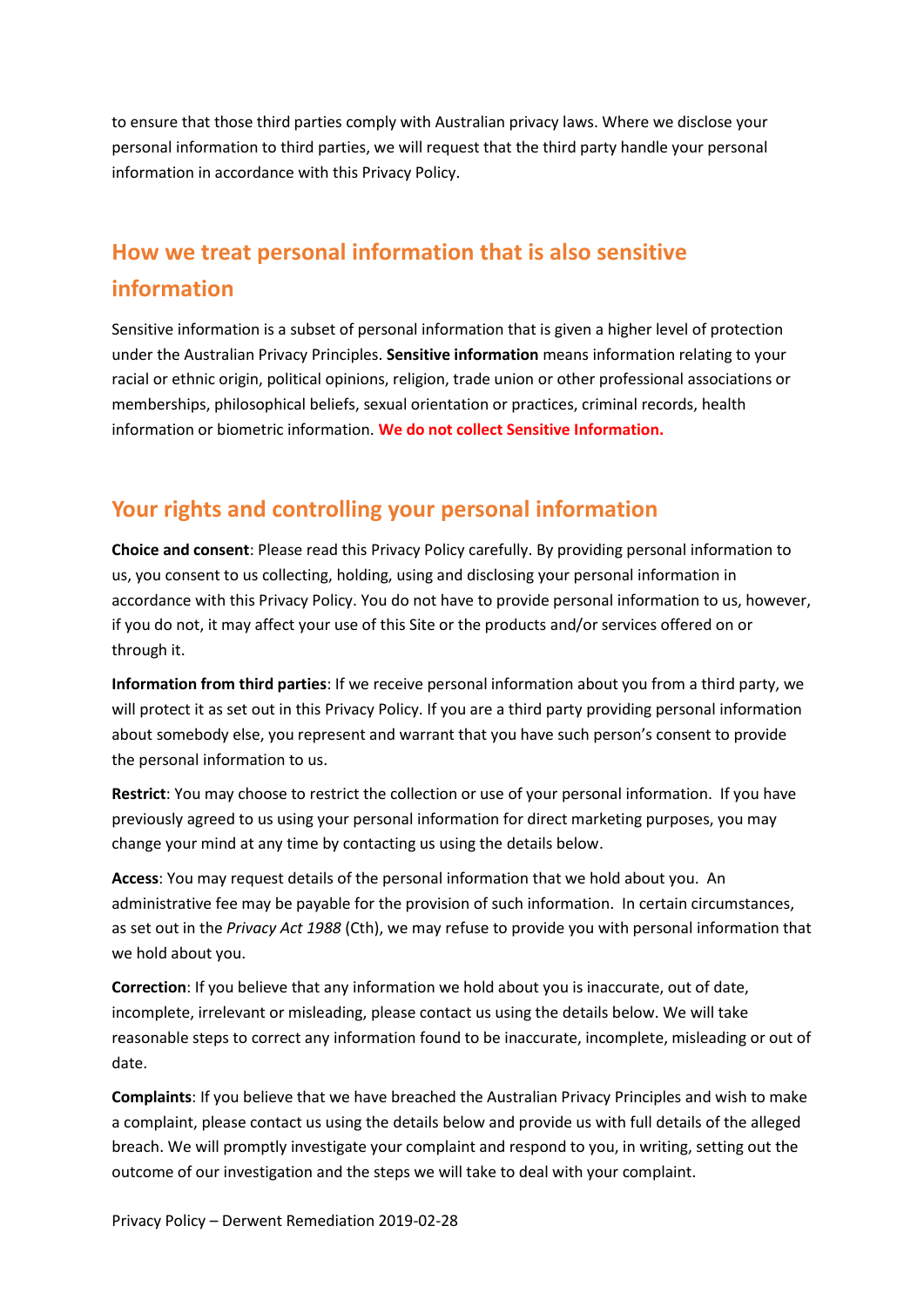**Unsubscribe**: To unsubscribe from our e-mail database or opt-out of communications (including marketing communications), please contact us using the details below or opt-out using the opt-out facilities provided in the communication.

#### **Storage and security**

We are committed to ensuring that the personal information we collect is secure. In order to prevent unauthorised access or disclosure, we have put in place suitable physical, electronic and managerial procedures to safeguard and secure the personal information and protect it from misuse, interference, loss and unauthorised access, modification and disclosure.

We cannot guarantee the security of any information that is transmitted to or by us over the Internet. The transmission and exchange of information is carried out at your own risk. Although we take measures to safeguard against unauthorised disclosures of information, we cannot assure you that the personal information we collect will not be disclosed in a manner that is inconsistent with this Privacy Policy.

### **Cookies and web beacons**

We may use cookies on our Site from time to time. Cookies are text files placed in your computer's browser to store your preferences. Cookies, by themselves, do not tell us your email address or other personally identifiable information. However, they do allow third parties, such as Google and Facebook, to cause our advertisements to appear on your social media and online media feeds as part of our retargeting campaigns. If and when you choose to provide our Site with personal information, this information may be linked to the data stored in the cookie.

We may use web beacons on our Site from time to time. Web beacons (also known as Clear GIFs) are small pieces of code placed on a web page to monitor the visitor's behaviour and collect data about the visitor's viewing of a web page. For example, web beacons can be used to count the users who visit a web page or to deliver a cookie to the browser of a visitor viewing that page.

## **Links to other websites**

Our Site may contain links to other websites. We do not have any control over those websites and we are not responsible for the protection and privacy of any personal information which you provide whilst visiting those websites. Those websites are not governed by this Privacy Policy.